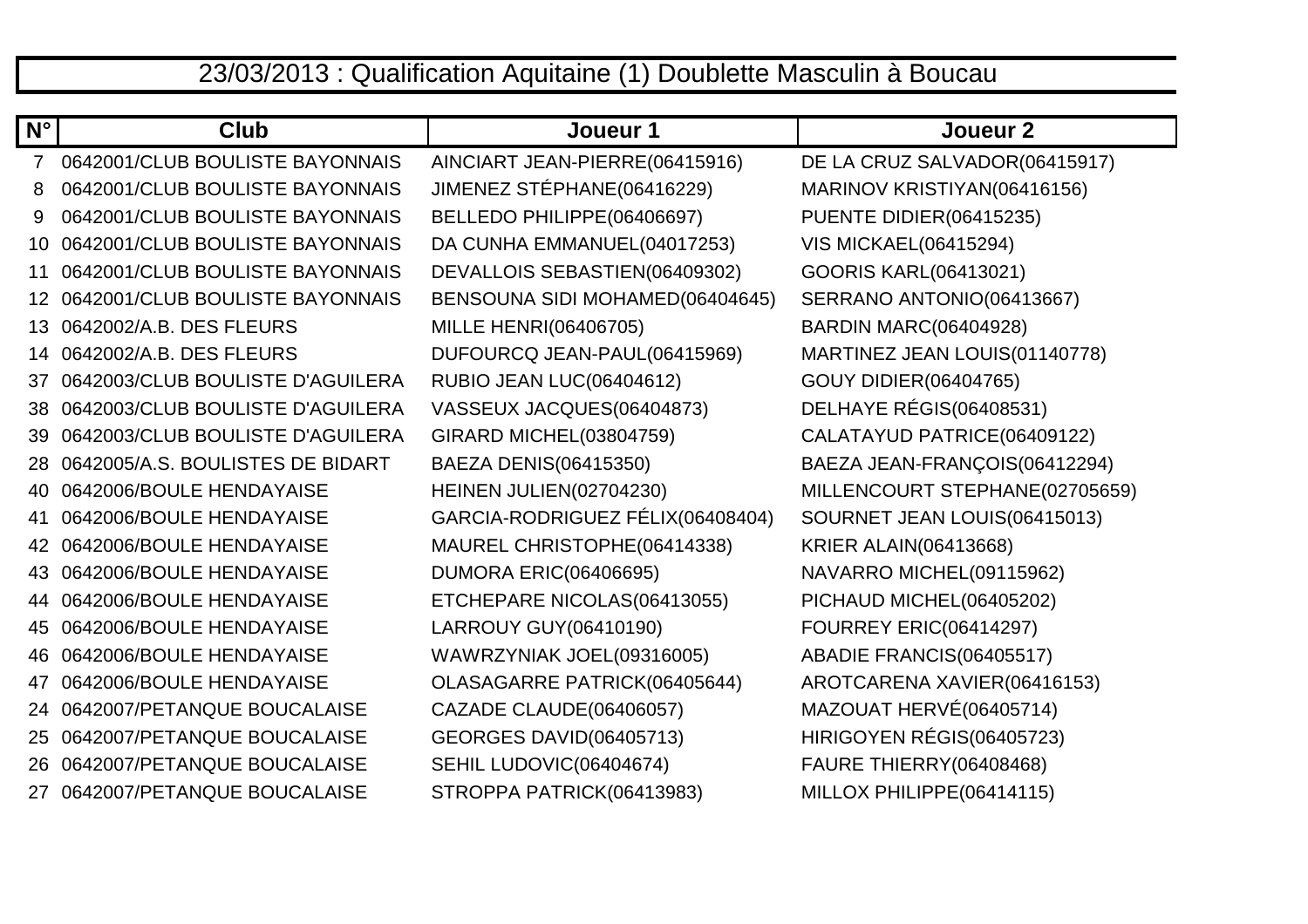0642008/BOULE BLANCPIGNONNAISE TADDEI GÉRARD(06414390) THEPOT LAURENT(06415791) 0642008/BOULE BLANCPIGNONNAISE JO PASCAL(03102308) COUT PATRICE(06414927) 0642008/BOULE BLANCPIGNONNAISE LESPARRE CLAUDE(06415974) POZO JEAN-LOUIS(06415572) 0642008/BOULE BLANCPIGNONNAISE MILLOT CLAUDE(06411032) LALOUBERE DANIEL(06404135) 0642008/BOULE BLANCPIGNONNAISE BACARDATZ ROGER(06405592) BORDES CLAUDE(06411071) 0642008/BOULE BLANCPIGNONNAISE LABOURDETTE SÉBASTIEN(06405485) BARTHE PASCAL(06406207) 0642011/PETANQUE DE MONTBRUN BOY PATRICK(06404919) 0642011/PETANQUE DE MONTBRUN SEGUILLON YVES(04003428) ETCHEVERRIA SANTOS(04003499) 0642011/PETANQUE DE MONTBRUN PANCAUT BENOÎT(04011603) PEREZ ALAIN(06404901) 0642011/PETANQUE DE MONTBRUN GUILLET OLIVIER(06409235) VENDOLA BRUNO(06411370)52 0642011/PETANQUE DE MONTBRUN KAPEZYNSKI ERIC(08125388) STANG LAURENT(09747622) 0642011/PETANQUE DE MONTBRUN RETOUR ERIC(06404915) 0642011/PETANQUE DE MONTBRUN SUEUR BERNARD(06409260) JAMBIER CHRISTOPHE(06409211)55 0642011/PETANQUE DE MONTBRUN PINABEL JACKY(06405221) MOULET DIDIER(04003509) 0642011/PETANQUE DE MONTBRUN WINCKEL GÉRARD(06406929) CHALEIL MAURICE(06415376) 0642011/PETANQUE DE MONTBRUN OULES ALAIN(06415955) 0642011/PETANQUE DE MONTBRUN BARBONI VALENTINO(06415770) BOYER MICHEL(06409001) 0642011/PETANQUE DE MONTBRUN ALAZARD FRANÇIS(06411515) POUGET BERNARD(06413043) 0642011/PETANQUE DE MONTBRUN MARCILLE ARNAUD(06409002) PAQUET DIDIER(06404908) 0642012/A.B. CIBOURIENNE LUZIENNE URANGA SERGE(06404785) CHAU-CHIEU LIONEL(06404703) 0642012/A.B. CIBOURIENNE LUZIENNE JADAUD JEAN-FRANÇOIS(06415673) DAMESTOY KÉVIN(06415361) 0642012/A.B. CIBOURIENNE LUZIENNE CLAUDE LAURENT(06404642) KOHLE GUY(06413158)15 0642013/P.S. BAYONNAISE PAOLACCI JEAN CLAUDE(04003466) 0642013/P.S. BAYONNAISE OLIVEIRA MANUEL(06405387) GRI ERIC(06404760) 0642013/P.S. BAYONNAISE OLIVIE JEAN PIERRE(06404660) OLIVEIRA ROMAIN(06406937) 0642013/P.S. BAYONNAISE CHAVANCE FRÉDÉRIC(03202566) SWIETLICKI CÉDRIC(06416134)0642013/P.S. BAYONNAISE LICCIONI ROGER(06415436) LICCIONI FLORIAN(06409186)

 BRICCO RENÉ(06404843) MOULET LUCIEN(04003438) DURAND ANDRÉ(06414047) CATALA CHRISTOPHE(06406935)